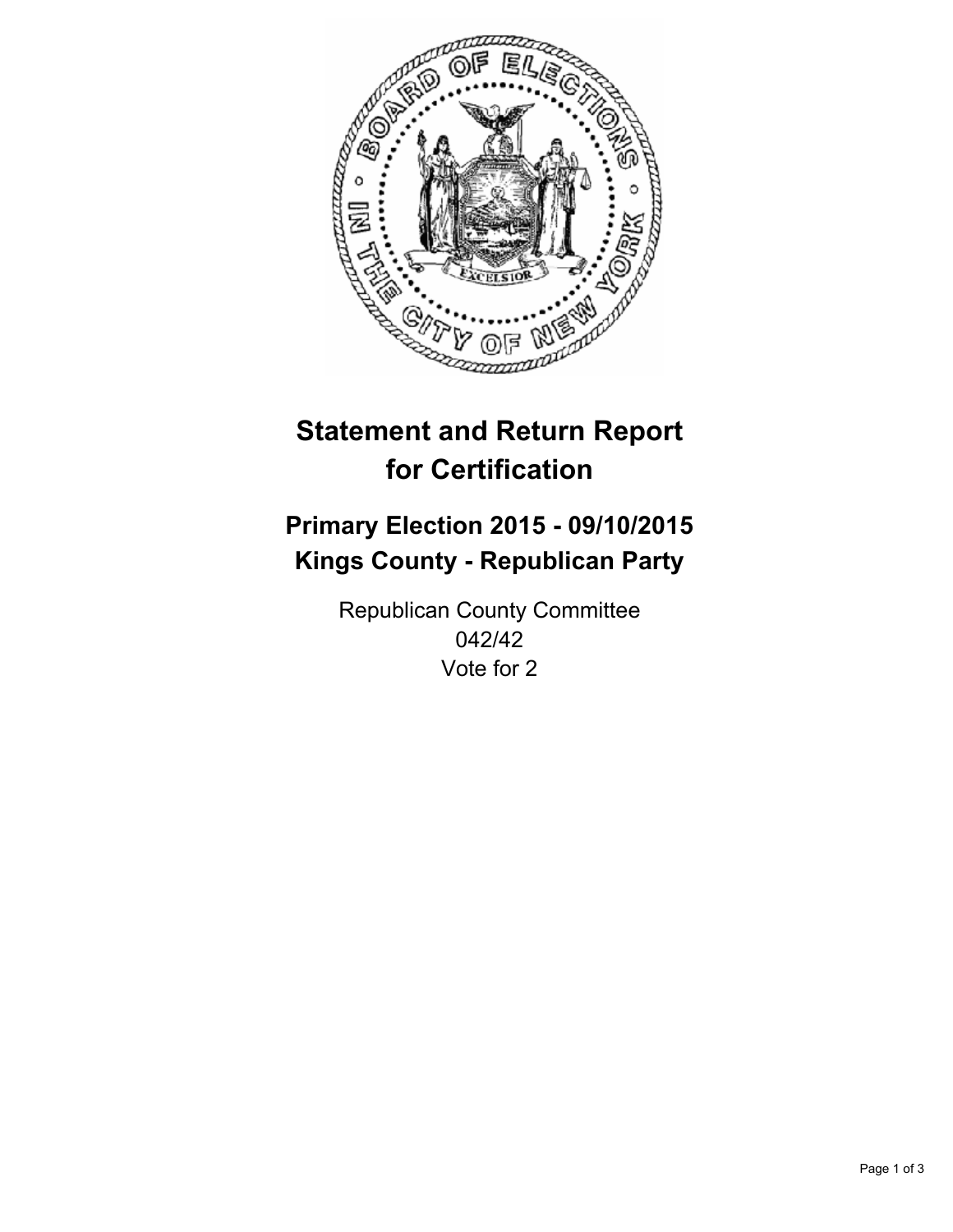

#### **Assembly District 42**

| <b>PUBLIC COUNTER</b>                                    | 0        |
|----------------------------------------------------------|----------|
| ABSENTEE/MILITARY                                        | 0        |
| <b>AFFIDAVIT</b>                                         | 0        |
| <b>Total Ballots</b>                                     | 0        |
| Less - Inapplicable Federal/Special Presidential Ballots | $\Omega$ |
| <b>Total Applicable Ballots</b>                          | 0        |
| <b>JEAN DAVID MORISSEAU</b>                              | 0        |
| <b>HASINA FRASER</b>                                     | $\Omega$ |
| KAMARLA NELSON GORDON                                    | 0        |
| RACHEL STURM                                             | $\Omega$ |
| <b>Total Votes</b>                                       | 0        |